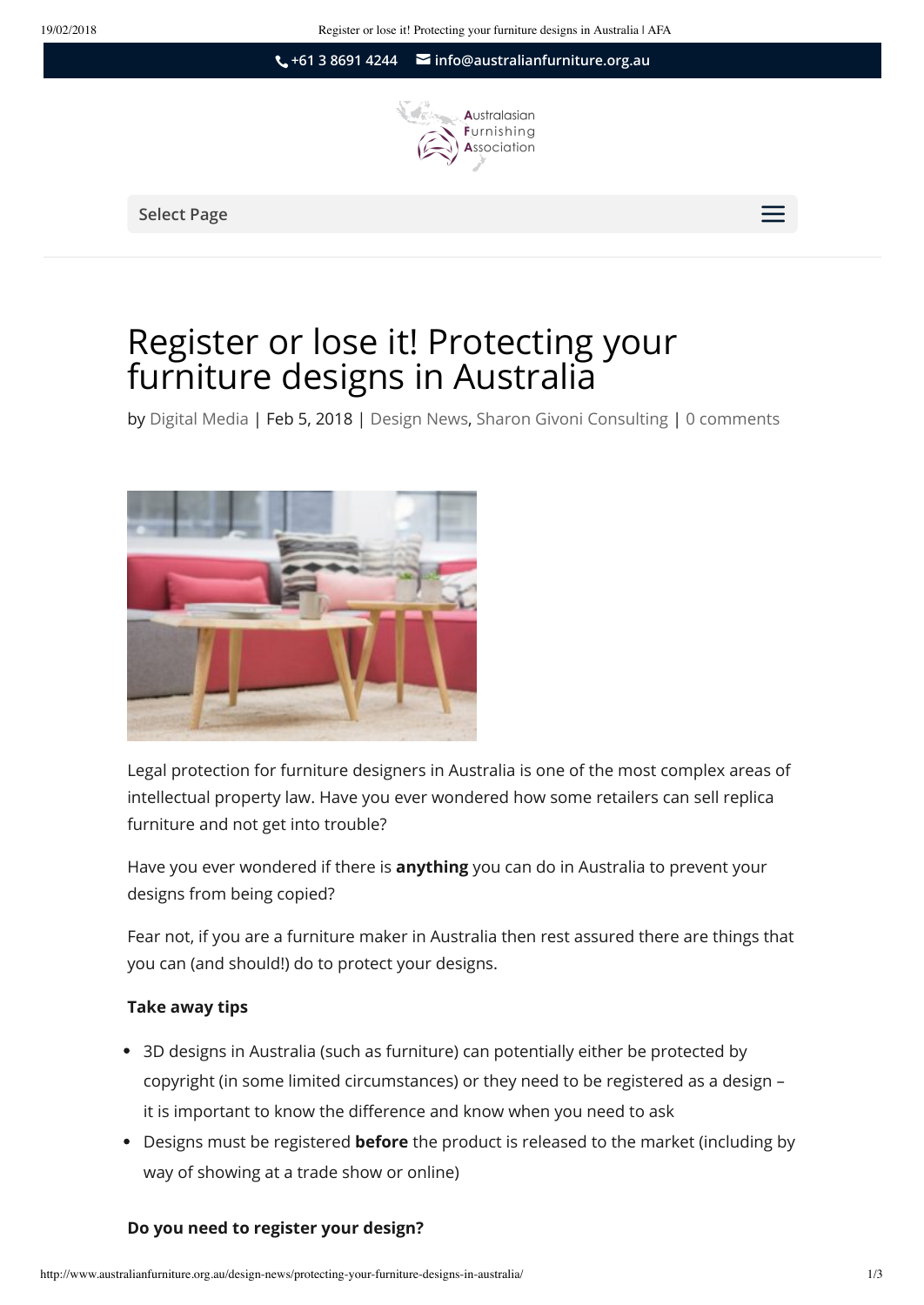In general terms, if you just make a one-off unique piece of furniture, it will likely be protected by copyright which means that you get automatic protection.

 However, if you intend to mass manufacture that product (as is more likely the case), then that furniture design will lose its protection by copyright and you need to be protecting it by design registration.

To add a further element to the mix, even if your product is mass manufactured, if it is deemed to be a "work of artistic craftsmanship", then it could still be protected by copyright.

## Confused yet?

Don't worry, you are not alone. This complex area of law is called the copyright/designs overlap and if you are looking to design and sell unique piece of furniture (and prevent others from copying your designs), it is important to get some advice upfront.

# **Are your products works of artistic craftsmanship?**

To determine whether your products could be protected by copyright, you need to consider whether your products are works of artistic craftsmanship. However, be wary of falling into the trap of thinking, "they are artistic, so of course they are!".

 To determine whether your products are works of artistic craftsmanship, careful consideration needs to be given to a range of quite subjective factors, including whether your products are made by hand or by an automated process and whether they are aesthetic or purely functional.

Because this area is complex, it is important to get advice in relation to any particular product to determine whether it will be protected by copyright. If not, you will need to be looking at design registration to ensure that your products are protected.

## **How do I register my design?**

Designs can be registered with IP Australia and registration protects the overall shape, configuration, pattern and ornamentation of your furniture. The initial process of registration is fairly straight forward. Your application will go through a formalities check and if acceptable, you will obtain a registered design number, which can be a strong deterrent to copying.

## **Certifying your design**

If someone actually copies your design, you may also need to get your design **certified.** One of the requirements to obtain a successful certified design registration is that your product is "new and distinctive". Upon request, IP Australia will examine the registered design to examine whether it satisfies the requirement of being new and distinct when compared to others in the marketplace.

In other words, your design must be unique and distinctive from other products in the marketplace. Further, you must apply to register your design **before** you release your